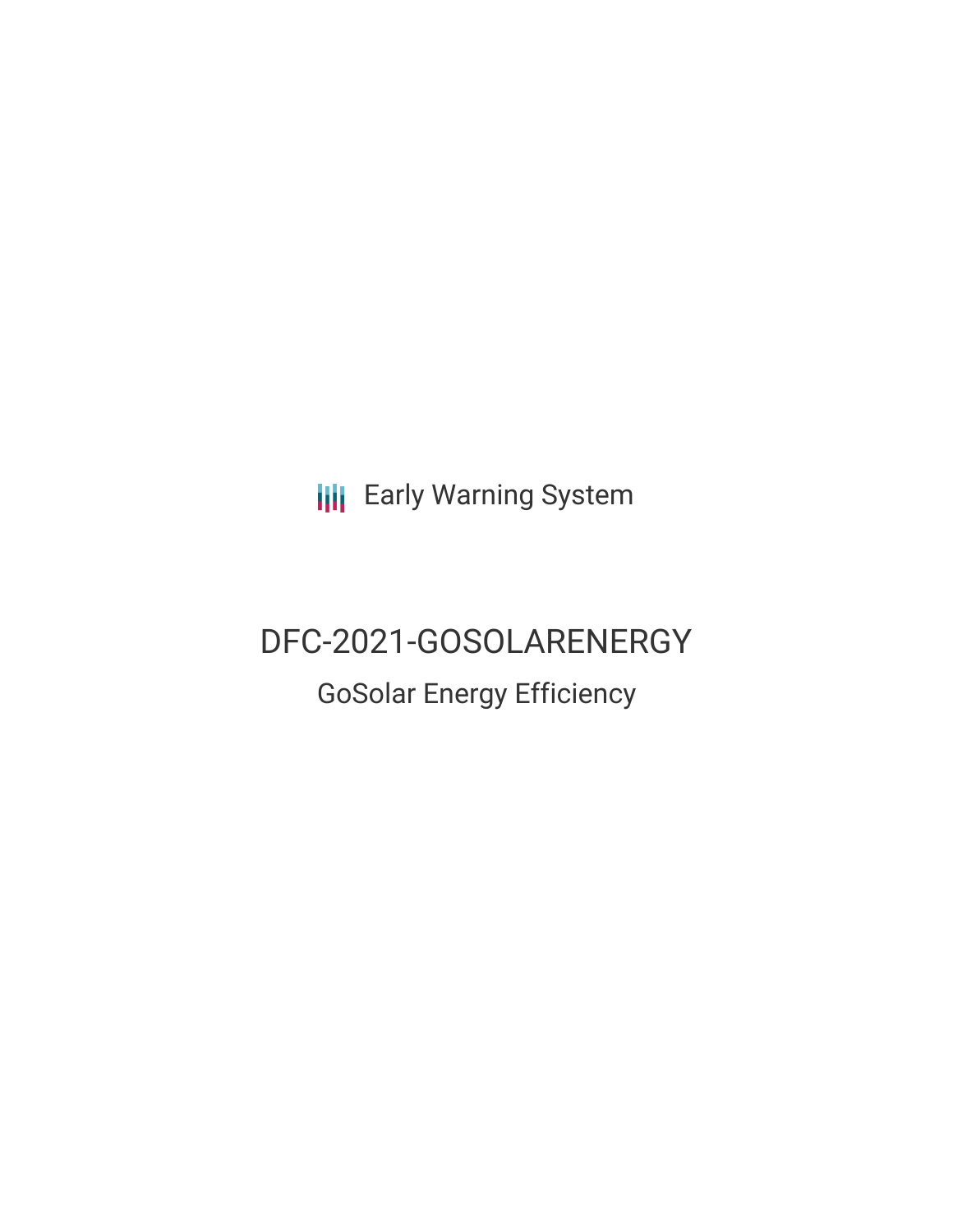

#### **Quick Facts**

| <b>Countries</b>               | Costa Rica                                             |  |  |  |
|--------------------------------|--------------------------------------------------------|--|--|--|
| <b>Financial Institutions</b>  | US International Development Finance Corporation (DFC) |  |  |  |
| <b>Status</b>                  | Active                                                 |  |  |  |
| <b>Bank Risk Rating</b>        | B                                                      |  |  |  |
| <b>Borrower</b>                | GoSolar Energy Efficiency S.R.L.                       |  |  |  |
| <b>Sectors</b>                 | Energy                                                 |  |  |  |
| <b>Investment Type(s)</b>      | Equity, Loan                                           |  |  |  |
| <b>Investment Amount (USD)</b> | $$15.00$ million                                       |  |  |  |
| <b>Loan Amount (USD)</b>       | \$15.00 million                                        |  |  |  |
| <b>Project Cost (USD)</b>      | \$15,00 million                                        |  |  |  |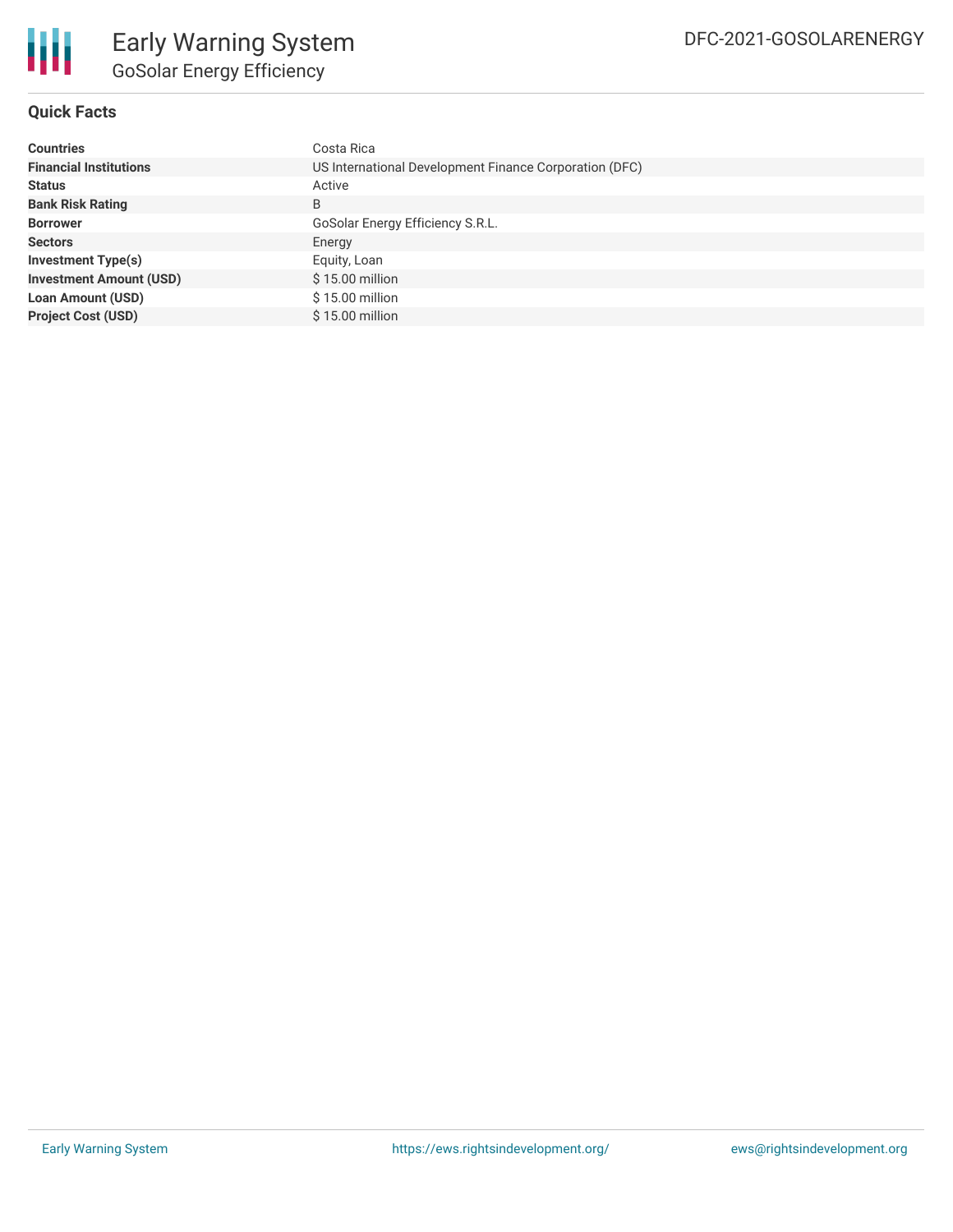

#### **Project Description**

Portfolio of small scale residential and commercial solar energy projects, and the development and operation of a 5MW solar plant for the Costa Rican Institute of Energy.

The Project is expected to have a positive developmental impact on Costa Rica's electrical power sector by expanding GoSolar's existing distributed solar power generation business, including finance, installation, and operation of solar photovoltaic panels on credit to clients including residences and businesses. Solar power generation is extremely limited in Costa Rica despite excellent solar radiation availability, with solar accounting for an estimated 4 gigawatts (GWh) of more than 11,000 GWh of power generated annually in recent data from the International Energy Agency. The country relies heavily on hydropower which increases supply risks associated with drought. Energy supply diversification through distributed solar generation supports government efforts, which continue to define policies that support the segment's growth. Solar generation assets under the Project will provide power directly to clients and to public grid infrastructure under evolving policies that permit private residences and businesses to self-supply solar electricity, send excess supply to the grid, and receive credit for future redemption for the excess supplied.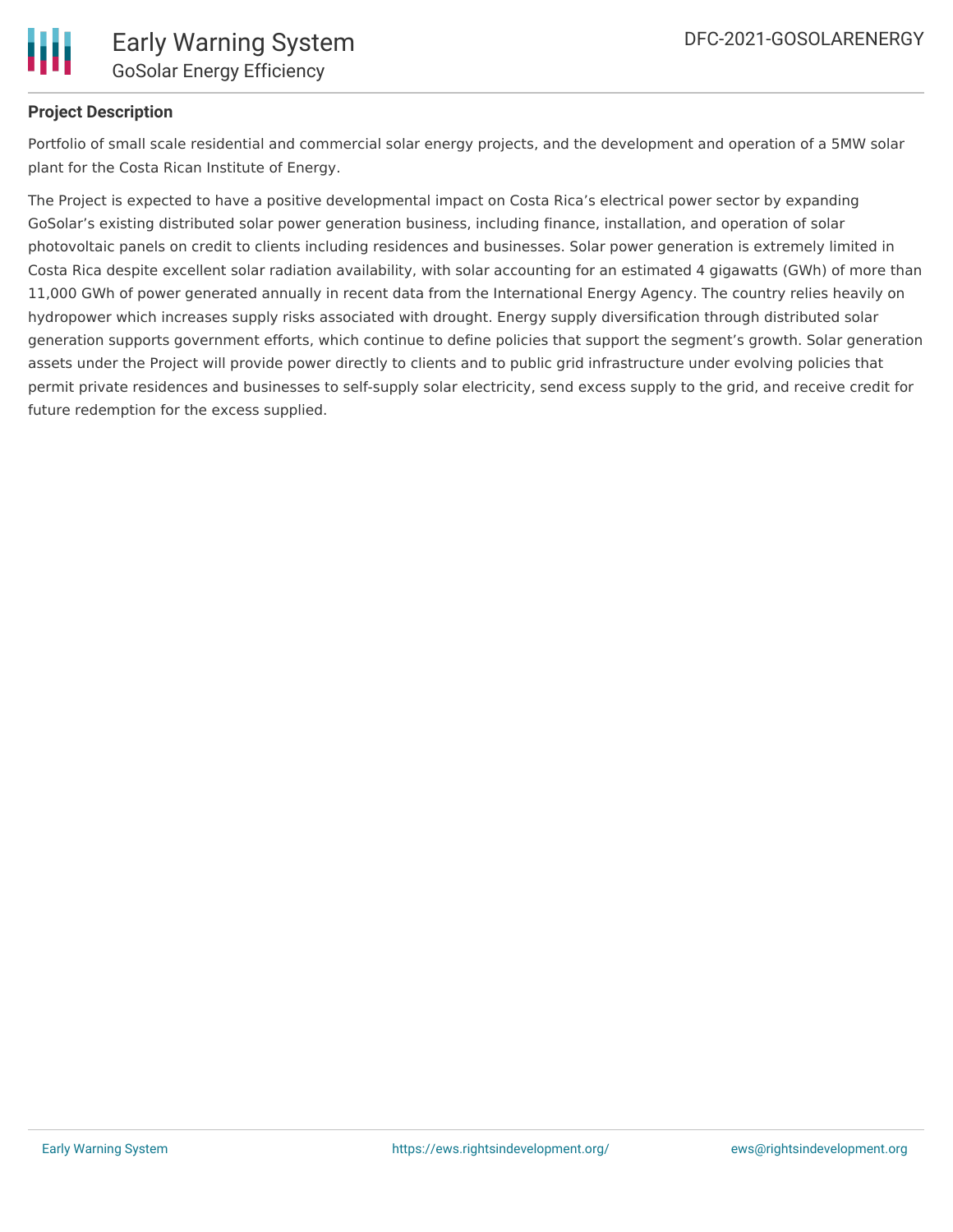#### **Investment Description**

US International Development Finance Corporation (DFC)

From the total investment amount, US\$ 13.5 mi refers to a Proposed Insurance of US\$ 13.5 mi.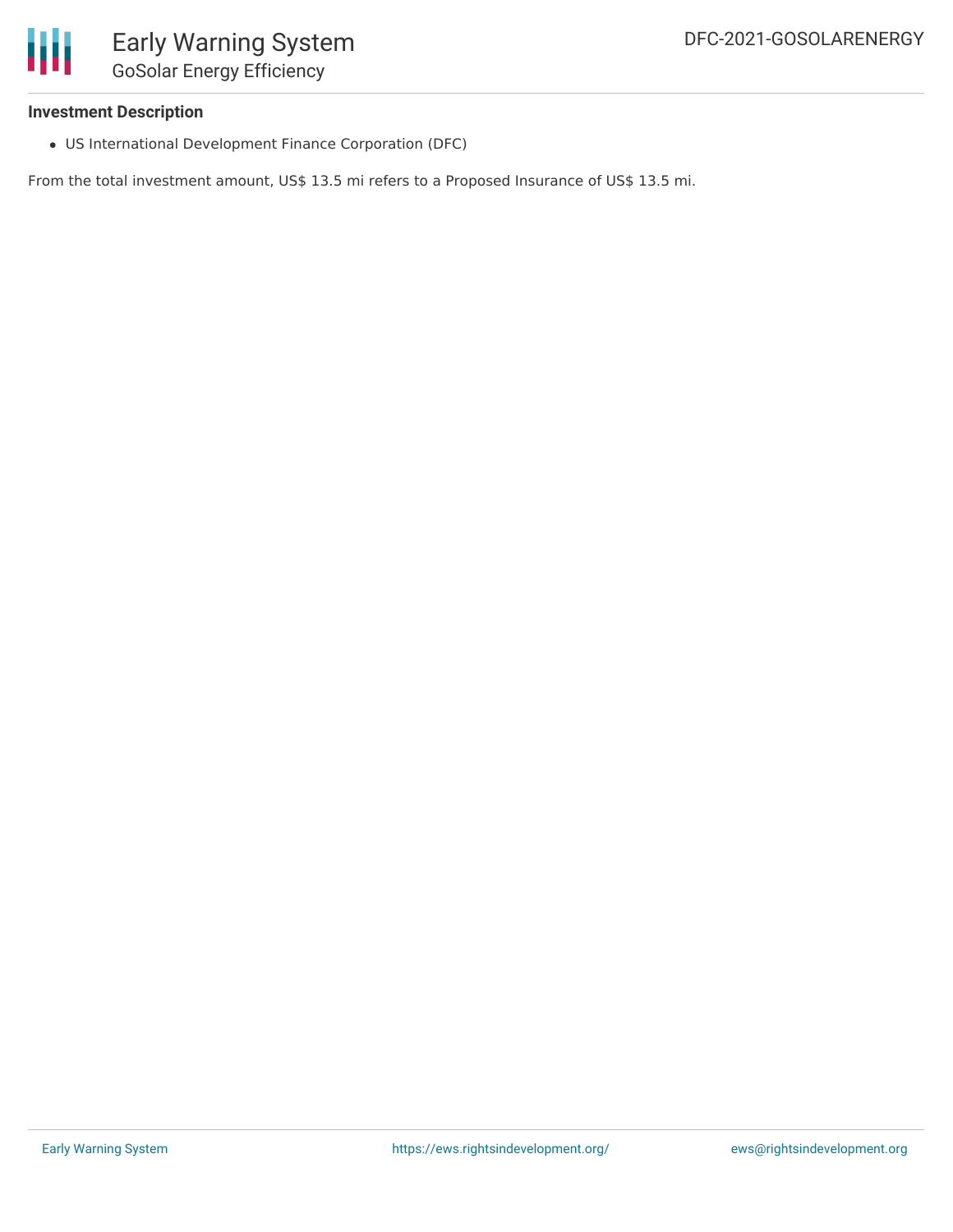

### Early Warning System GoSolar Energy Efficiency

| <b>Private Actor 1</b>    | <b>Private Actor</b><br>l Role | <b>Private Actor</b><br>Sector | <b>Relation</b>          | <b>Private Actor 2</b>           | <b>Private Actor</b><br>2 Role | <b>Private Actor</b><br>2 Sector |
|---------------------------|--------------------------------|--------------------------------|--------------------------|----------------------------------|--------------------------------|----------------------------------|
| $\overline{\phantom{0}}$  |                                | $\overline{\phantom{0}}$       | $\overline{\phantom{a}}$ | GoSolar Energy Efficiency S.R.L. | Contractor                     | Energy                           |
| LUZ VERDE COSTA RICA, LLC | Subsidiary                     | Energy                         | owns                     | WRB Serra Fund                   | Undisclosed                    | Energy                           |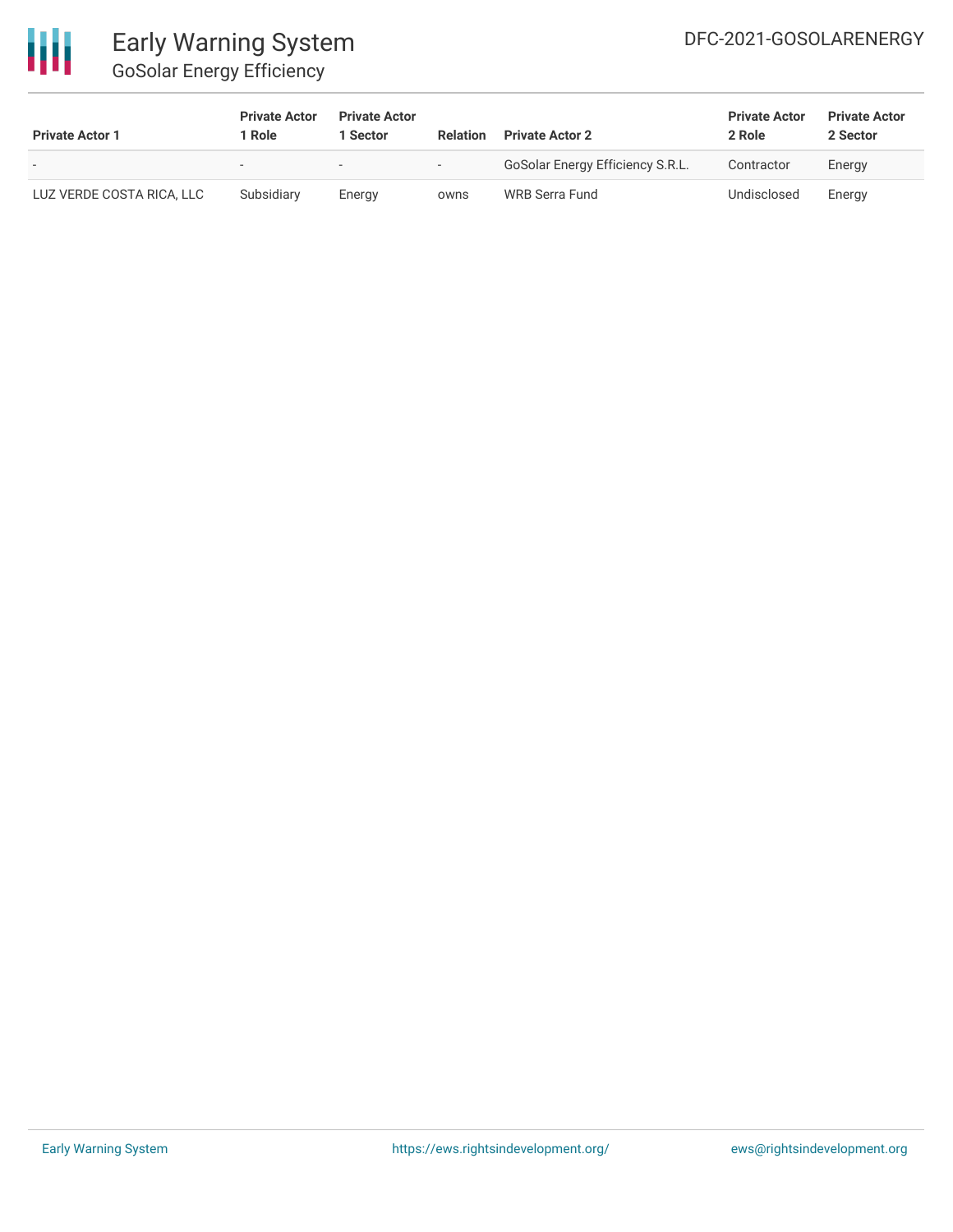

#### **Contact Information**

ACCESS TO INFORMATION

Unlike many other development finance institutions, DFC does not currently have an access to information policy.

Under the United States Freedom of Information Act (FOIA), DFC is obliged to respond to reasonably formulated requests for Agency records. However, DFC may apply exemptions from release to certain types of information and may charge fees in responding to requests. DFC has a designated FOIA officer who is trained in how to respond to requests and implement the law. You can learn more about filing a FOIA request at: https://www.dfc.gov/foia

ACCOUNTABILITY MECHANISM OF THE UNITED STATES INTERNATIONAL DEVELOPMENT FINANCE CORPORATION (DFC)

The Office of Accountability is an independent office that addresses complaints about environmental or social issues related to DFC-supported projects. The office provides communities an opportunity to have concerns independently reviewed and addressed. If you submit a complaint to the Office of Accountability, it may assist you by either seeking to address your problems by facilitating a problem solving dialogue between you and those implementing the project and/or investigating whether the DFC complied with its policies to prevent environmental, social, human rights, and labor harms.

You can find more information about the Office of Accountability at: https://www.dfc.gov/who-we-are/office-accountability